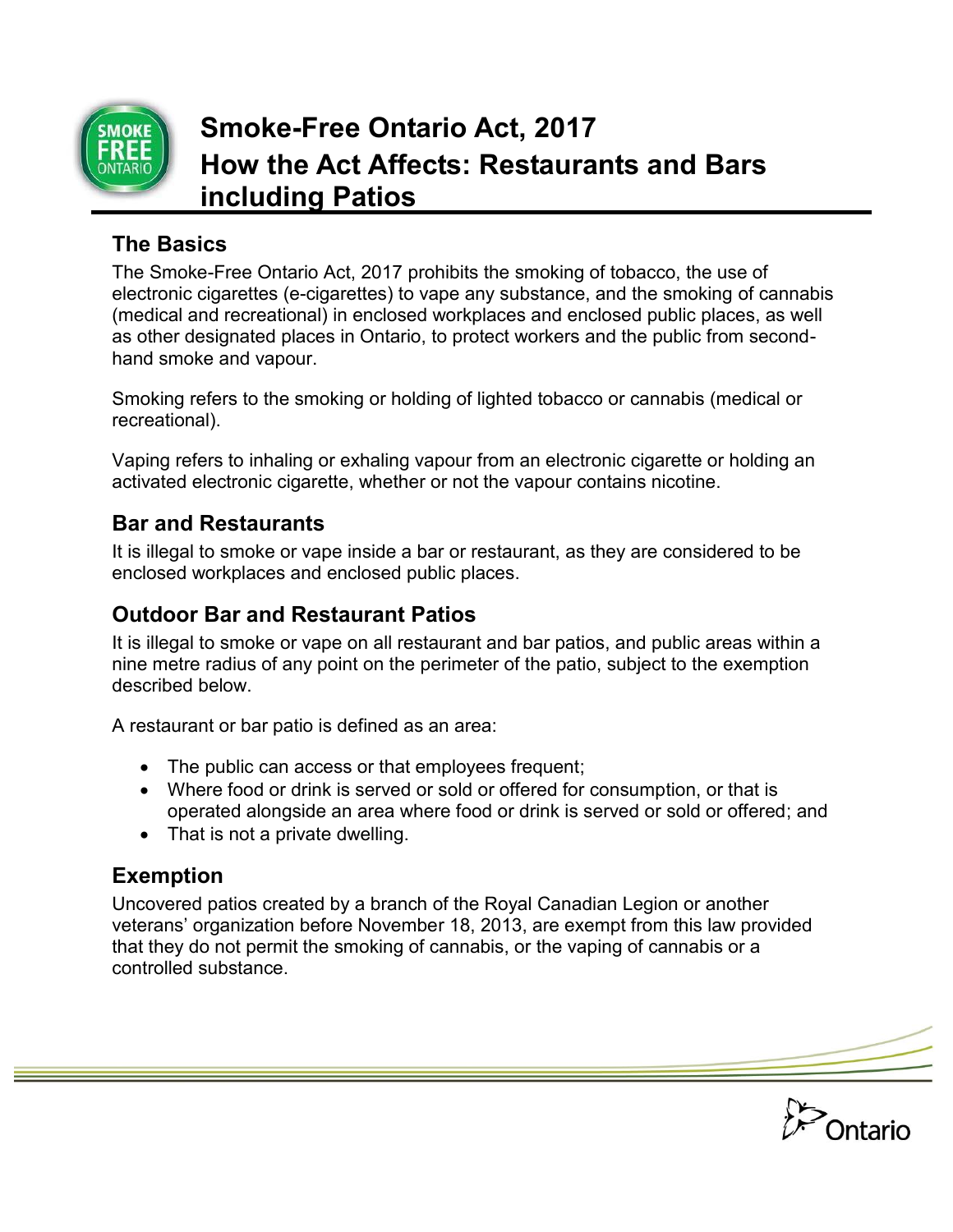"Uncovered" means that the patio is not covered in whole or in part by any physical barriers, whether temporary or permanent, that protects from rain, the movement of air, or both.

"Veterans' organization" means an organization that is registered as a charity under the Income Tax Act (Canada), whose primary purpose is to provide programs or services to veterans of armed forces or to such veterans and their families, and that may include members who are veterans of armed forces.

However, the smoking and vaping law for tobacco, cannabis, and e-cigarettes applies to all patios created by a legion or veterans' organization after November 18, 2013, and any covered or partially covered legion and veteran patio created prior to that date.

#### **Owner Responsibilities**

Restaurant and bar owners or employers are required to ensure that the smoking and vaping laws are respected.

Every owner and employer of a restaurant or bar must:

- Give notice to staff and patrons that smoking or vaping is not allowed in the smoke-free and vape-free areas.
- Post "No Smoking" and "No Vaping" signs, or a dual "No Smoking and No Vaping" sign at entrances, exits and washrooms of the smoke-free and vape-free areas, in appropriate locations and in sufficient numbers, to ensure that staff and customers are aware that smoking and vaping is not allowed.
- Ensure that no ashtrays or similar items remain in the smoke-free and vape-free areas.
- Ensure that workers and customers do not smoke or vape in smoke-free and vape-free areas.
- Ensure that someone who refuses to comply with Ontario's smoking and vaping laws does not remain in the smoke-free and vape-free area.

#### **Enforcement**

Local public health units will carry out inspections and respond to complaints regarding smoking or vaping inside restaurants and bars, on their patios, and public areas within a nine metre radius of any point on the perimeter of the patio.